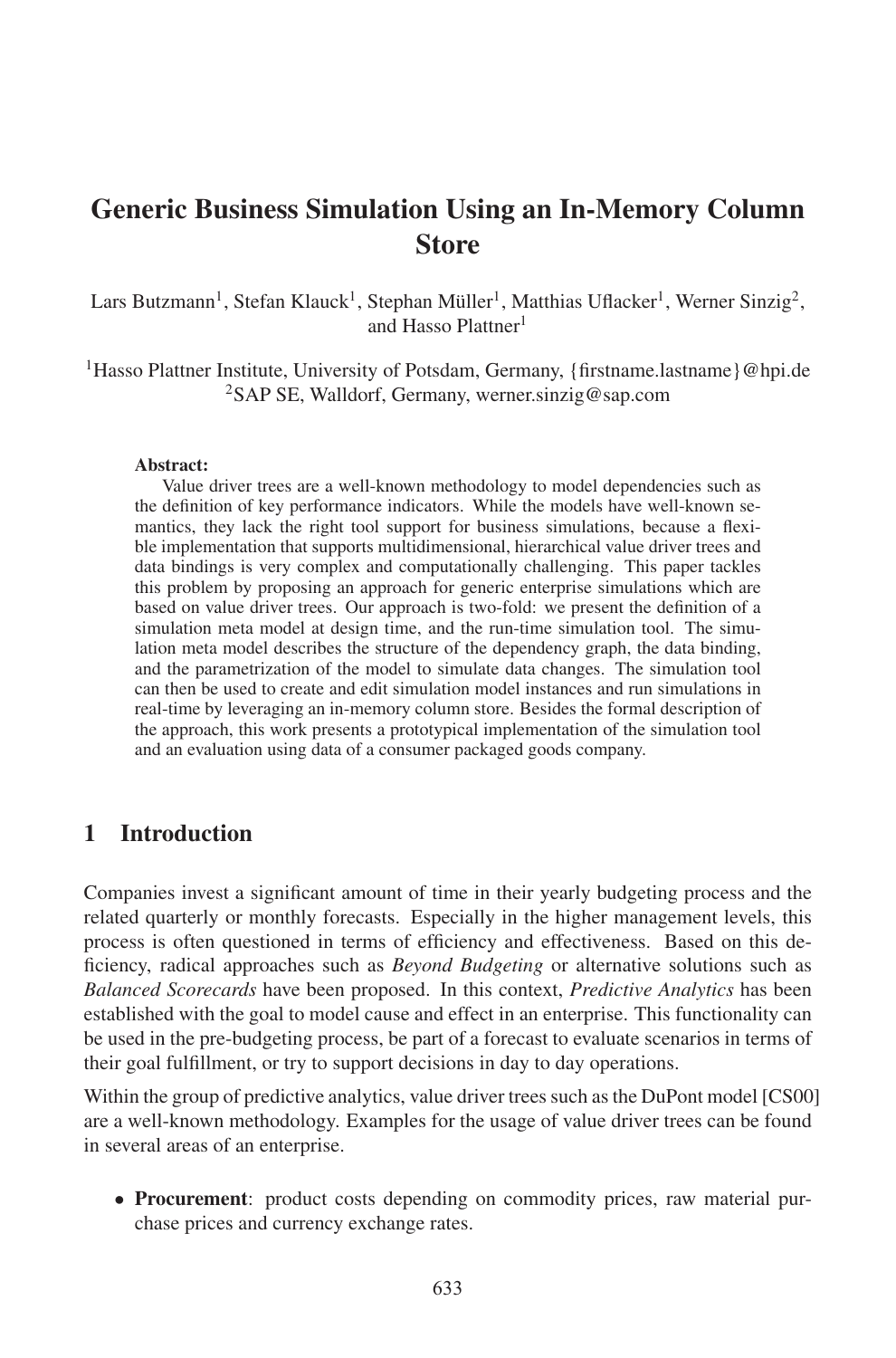- Production: product costs depending on used energy, energy prices and production loss.
- Sales: sales depending on sales prices, behavior of competing companies, and available income of customers.
- Finance: profitability based on sales volume by market segmentation, sales prices, and currency exchange rates. Payment depending on delivery quality and adherence to delivery dates.

All these example use cases rely on linear relationships, which can be expressed by a single linear equation or by a set of linear equations with dependencies among another, as introduced by Zwicker [Zwi03]. The modeling of business processes using value driver trees provides a number of benefits: The decision making process can be supported by focusing on the key factors. This is accompanied by a reduction of the planning effort by focusing on the essentials. Also, it supports the collaboration among different business areas to create a common strategy. And if the key performance indicators are directly connected to the operational value drivers, planning for finance and accounting can become more realistic and efficient.

The challenge of using value driver trees is not the correct modeling of a company or the mathematical complexity of such a solution. It is more the acquisition of the required data, the limited capabilities of existing solutions and the expensive calculation of hierarchical dependencies on large data sets. The data is often not transparently available in ERP systems (e.g. bill of materials and routing coefficients). Also, it may be distributed among multiple systems (e.g. sales, production, and finance) and only be known implicitly (e.g. elasticity factors for the inverse demand function for products). Available solutions on the other hand are developed for specific use cases such as the calculation of product costs, the calculation of advertising effects, or the calculation of currency effects. With changing requirements however, the solution cannot be adapted but has to be reimplemented. One of the biggest drawbacks of current solutions is the run-time of calculations. While subsecond response times are required for a usage in the on-line decision making and planning process, a majority of existing solutions is running batch processes and therefore cannot meet this goal. Batch processes typically run several hours, most of the time over night.

A possible solution for this problem is the in-memory database technology. Previous work by Plattner [Pla09] has shown the benefits of columnar storage using main memory technology for analytical workloads. With the improved query performance, it is now possible to simplify complex data models [Pla14] that relied on materialized aggregates and other workarounds that were used to provide reasonable response times. The result is an increasing data transparency. Another benefit is the flexibility to query the data, even when the data sets are large and relations need to be included. This flexibility is important for retrieving the value drivers (sales volume, purchasing volume, expenses) as well as the coefficients between the drivers.

In this work, we introduce a solution to address the mentioned challenges and problems. First, we introduce a meta model how dependency graphs can be created and configured. Second, we explain the simulation tool and how it creates and runs simulations. Third, we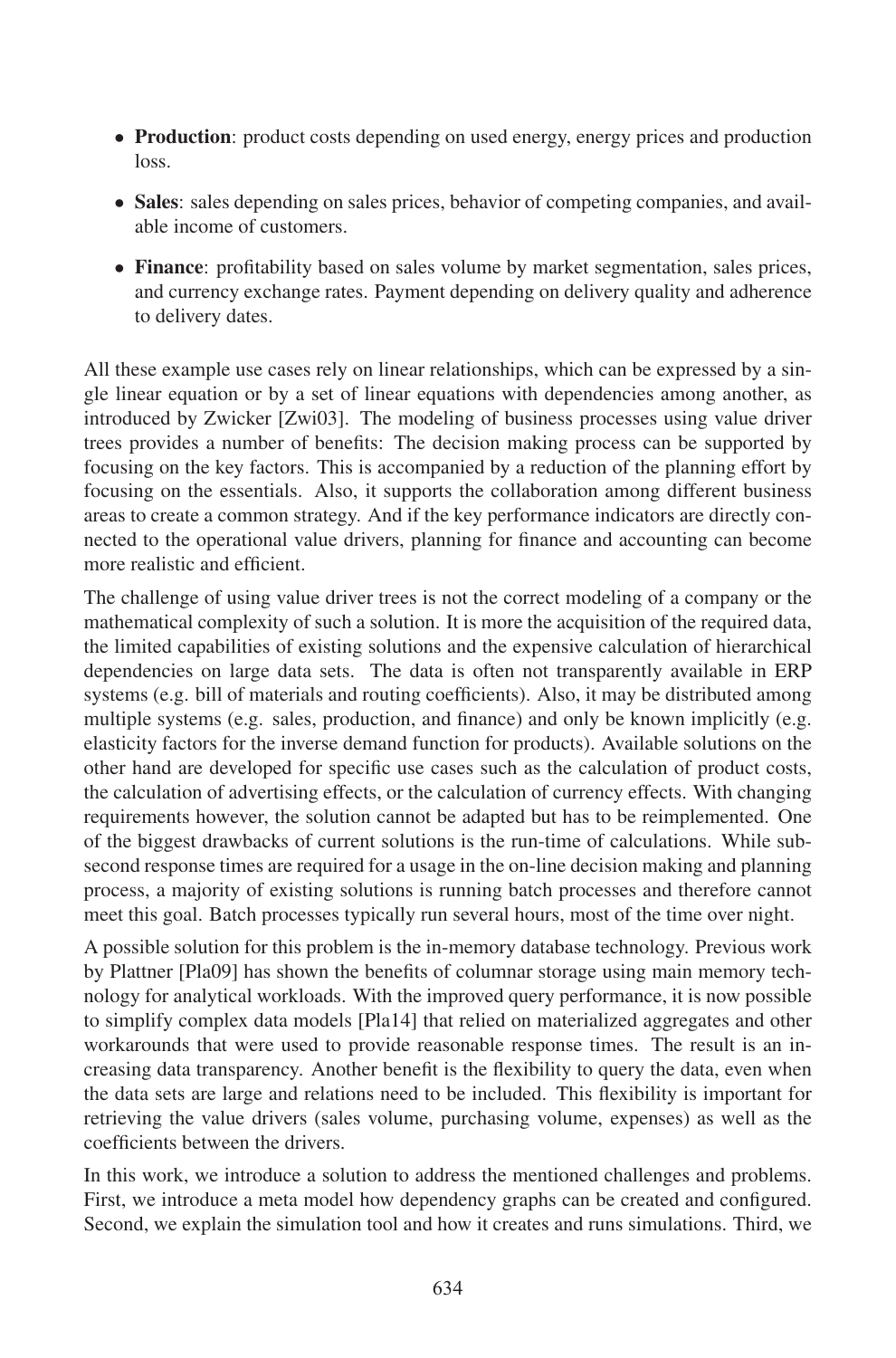present a prototypical implementation of the HPI Business Simulator tool and demonstrate it using a real-world example. Finally, we analyze the query performance for both storage types, a row store and a column store.

# 2 Approach

Our approach is divided into three parts to build a tool for business simulations: the definition of a generic calculation model, the data binding and the simulation.

### 2.1 Calculation Model

Simulation models are hypergraphs. Each node has a name, available dimensions and can be connected with other nodes by *operations*, which are hyperedges. The simulation model specifies the available dimensions with their hierarchy levels. Time can for example be hierarchically structured into years, months, and days. The dimensions of a specific node are determined by the data binding or the operation and dimension specification of connected nodes in case the node has no data source.

Operations define the dependencies between nodes. Each operation has to define the way it calculates the values for the result nodes. Thereby, the approach can define the calculations of common operations as addition, subtraction, multiplication and division, which work in a similar way as for one-dimensional data. Combining the values of nodes with different levels of hierarchies may require a preaggregation phase. In other cases, the operation cannot be executed at all. The signature and algorithm of each operation has to be defined. The addition operation connects two nodes with the same dimensions and creates a node with values for these specific dimensions. The hierarchy level of the resulting node is the minimum of both input nodes.

### 2.2 Data Binding

Nodes of the calculation model can obtain their values in two ways. On the one hand, they can query their data directly from database tables. On the other hand, they can calculate their values by solving the equation defined by the operation between connected nodes and itself. For the first case, data bindings are required. Our work focuses on relational databases as a data source, although it is also possible to use other sources. Data bindings define the database connection and SQL queries for all supported dimension, filter criteria and hierarchy levels. A generic way to implement it without specifying each single possible query is to define the SQL query to request the data for all dimensions at the lowest hierarchy levels. Based on this data, filter criteria and aggregations can be applied to support selections and views of the data at higher hierarchy levels. Figure 1 shows a dependency graph with marked nodes for data sources.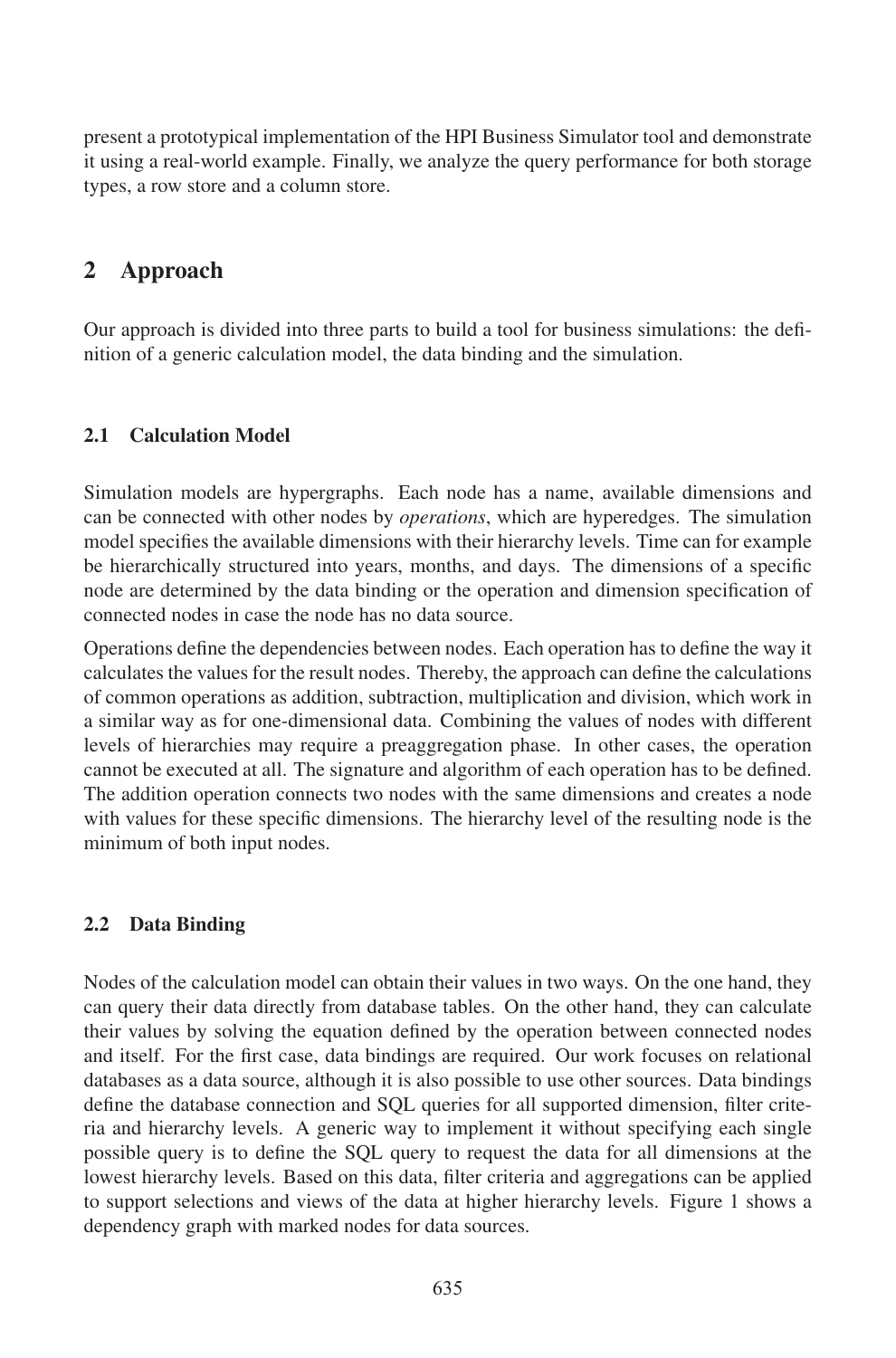

Figure 1: Dependency graph for the operation profit: Bold nodes represent data sources with their dimensions. The values of nodes which are marked by arrows can be calculated recursively by following the operations from which the arrows come from.

#### 2.3 Simulation

The simulation tool supports creating, changing and running simulation models. In general, different user groups are responsible for model editing and specifying simulation scenarios. The choice of KPIs and its adaption to better fit the company's structure is executed at management level. As the management level does not have a detailed knowledge of the data schema, it will delegate the task of defining data bindings to more technical staff. The individual simulations can then be done in collaboration with controllers. Hence, the tool has two modes to separate these activities: one for editing simulation model instances, the other for executing simulations. The editor mode comprises an interface to create dependency models as described in Section 2.1 and allows to specify the data binding. A graphical modeling tool can be used as user-friendly interface, as well as a text editor to describe the model with structured text, e.g. JSON or XML.

Simulation model instances could then be validated before switching to the simulation mode. The simulation mode allows drilldowns, i.e. filtering the node values by dimensions and hierarchy levels. The number of dimensions specifies the number of drilldown possibilities. The depth of the hierarchy specifies how deep the drilldown goes. If a node does not support the current drilldown level, it is excluded from the simulation. For each drilldown level, simulation parameters can be specified. Thereby, the model has to define directions for edges to specify which nodes are affected by the parameterization of connected nodes.

Figure 2 shows an example of a simulation. Based on the dependency graph as given in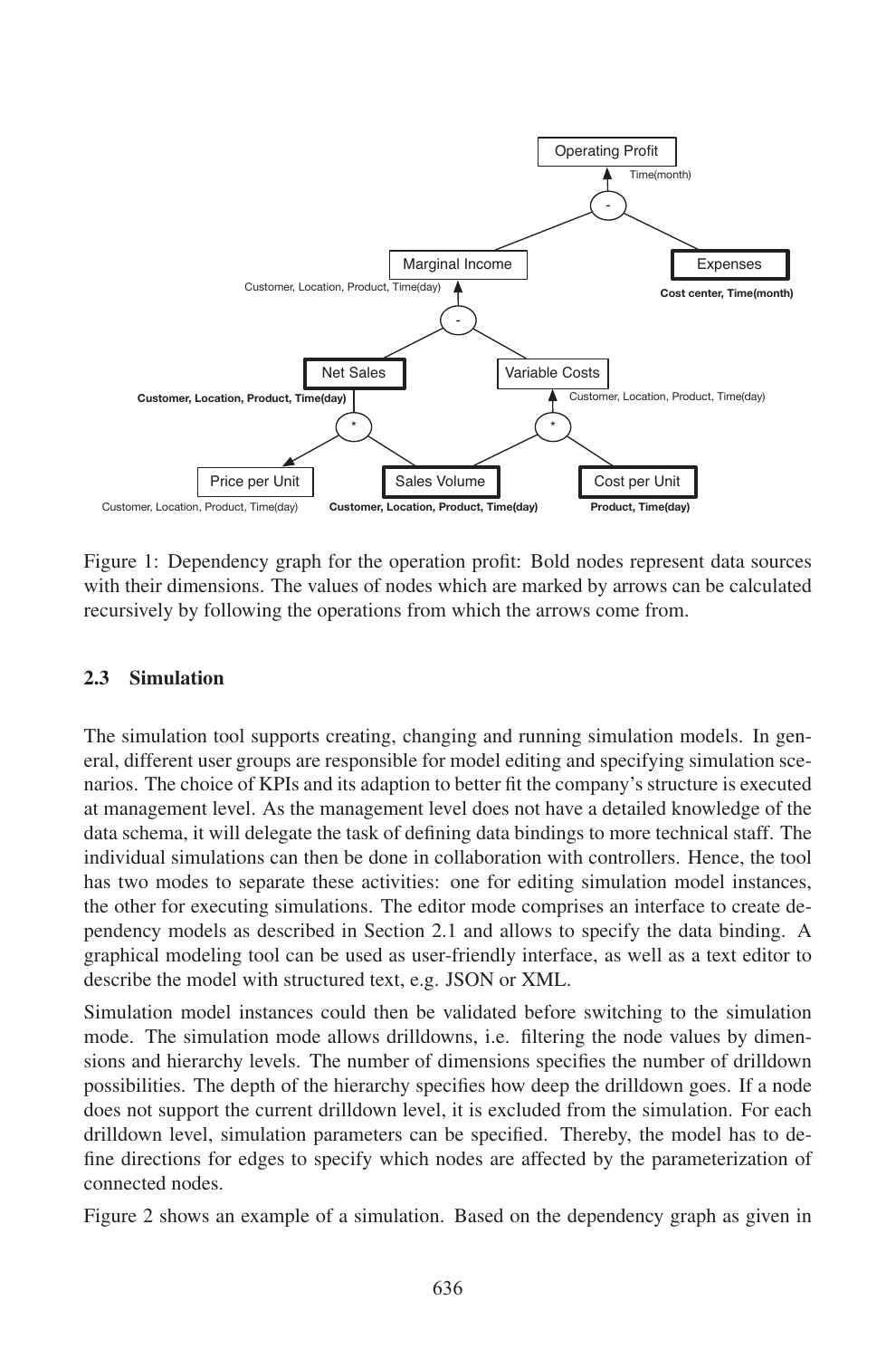

#### (a) Initial state with data from the database table.



(b) Simulation with an absolute value for price per unit.



(c) Simulation with an absolute value for net sales.

Figure 2: Examples of Simulations.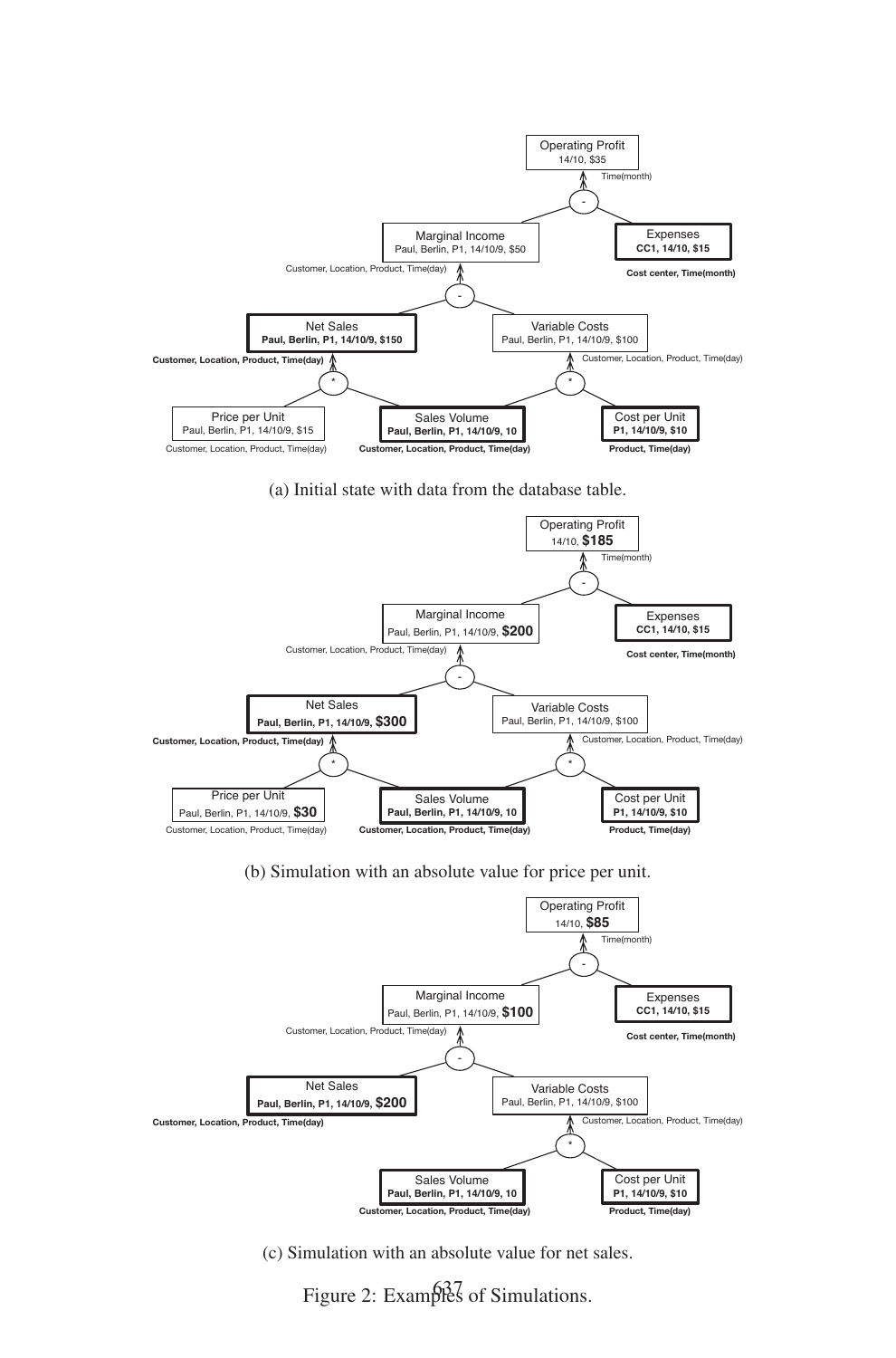

Figure 3: The editor mode of the HPI Business Simulator.

Figure 1 with data sources for net sales, sales volume, cost per unit and expenses, the other nodes can be calculated forming the graph as presented in Figure 2a. The values are the basis of the simulation. The double arrows specify in which directions the values are propagated. Each value, independent whether it was directly queried from a database table or was calculated, can be overwritten by simulation parameters. Figure 2b shows the simulation of an increased price per unit (\$30 instead of \$15) and how it propagates via the endpoints with double arrows. When parameterizing nodes with incoming double arrows, e.g. setting net sales to \$200, the connected nodes are ignored (cf. Figure 2c).

## 3 Proof of Concept

In this section, we explain the capabilities of the HPI Business Simulator. For a proof of concept (POC), we have engaged with a Fortune 500 company in the consumer packaged goods (CPG) industry and discussed their deficiencies and needs in the area of business simulation. Based on the input and data set they provided to us, we created a prototype of our simulation model.

#### 3.1 HPI Business Simulator

In the first step, we created an instance of a simulation model using the editor mode of our tool. The created graph consists of 8 nodes (the node for sales volume is represented twice) and 4 multidimensional attributes called dimensions. The complete tree is shown in Figure 3.

```
{
      " dimensions ": {<br>"time ": ["year", "month", "day"],<br>"product": ["product"],
            " customer : " customer"],
             " region": \int" country", "city"]
```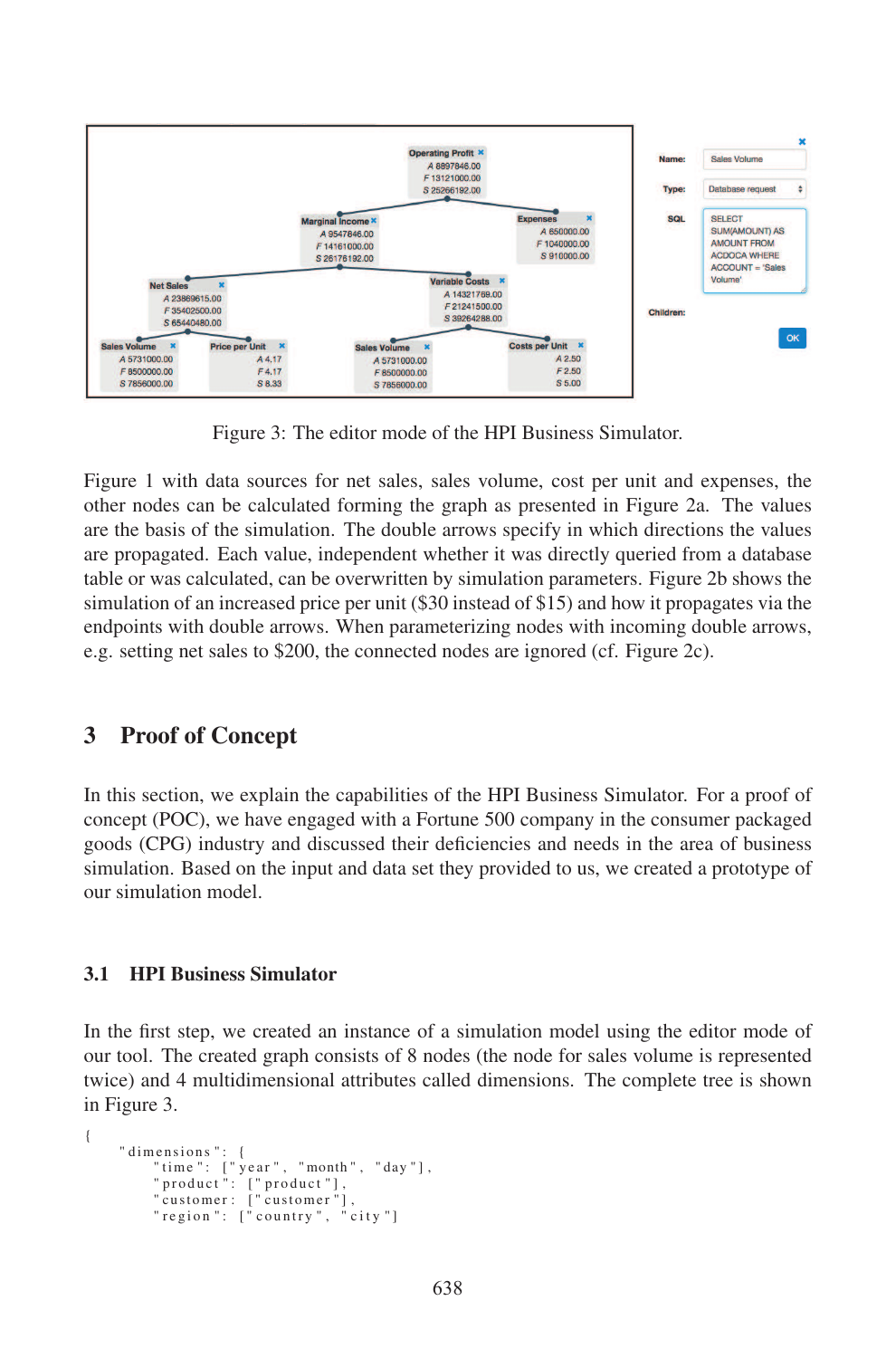```
} ,
nodes": {
     \frac{1}{\sqrt{2}} node 1": {
          " name ": " Sales Volume",
         " dimensions ": {" customer ": " customer ", " region ": " country ", " time ": " day
          ", "product": "product"},<br>"unit": "kg",
          "SQL" : "SELECT SUM(AMOUNT) AS AMOUNT FROM ACDOCA WHERE ACCOUNT = ' Sales
               Volume ' "
    } ,
     ' node2": {
          "name": "Price per Unit",<br>"dimensions": {"customer": "customer", "region": "country", "time": "day
          ", "product": "product"},<br>"unit": "USD/kg",
     } ,
     ' node 3 ": {
         \overline{\ }" name": "Net Sales",
         " dimensions ": {"customer": "customer", "region": "country", "time": "day
          ", "product": "product"},<br>"unit": "USD",
          "SQL" : "SELECT SUM(AMOUNT) AS AMOUNT FROM ACDOCA WHERE ACCOUNT = ' Net
               Sales
    }
} ,
'operations": {
    " node3": " node1 * node2"
}
```
Listing 1: An extract of the model definition using the JSON format.

We use the JavaScript Object Notation (JSON) as a data format to store the model information. Each node is represented as an object, specifying its name and corresponding properties. The ID is used as key for the corresponding node object. Listing 1 is an example for a subgraph that appears in Figure 3. The first level of the JSON structure contains three values, the existing dimensions, the nodes itself, and the operations which represent the connections between the nodes. As explained in Section 2.1, a node consists of a set of properties. The node with the name *Sales Volume* has a data source and therefore has an SQL query that defines how its data can be retrieved. In contrast, the connected node *Price per Unit* has no data binding and calculates its values using the formula defined in the operations list. In this subgraph, the units are not equal for all nodes. In cases where the units are not the same, the editor ensures that the operations return the correct units. While creating the model, the editor constantly checks the model for consistency and correctness. In this example, the unit of *Sales Volume* is kg and the unit of *Price per Unit* is USD/kg. Since the unit *kg* is in the denominator and numerator, they cancel each other out, leaving USD as the unit for *Net Sales*.

#### 3.1.1 Consumer Packaged Goods Data

}

The underlying data set we got had a normalized data schema with one transactional table (ACDOCA) and multiple corresponding dimension tables. The transactional table consists of approximately 300 million line items which represent a period of 5 years. Dimensions that were included are the account type, cost center, product information, and location information. For our scenario, we used a denormalized data schema to remove the join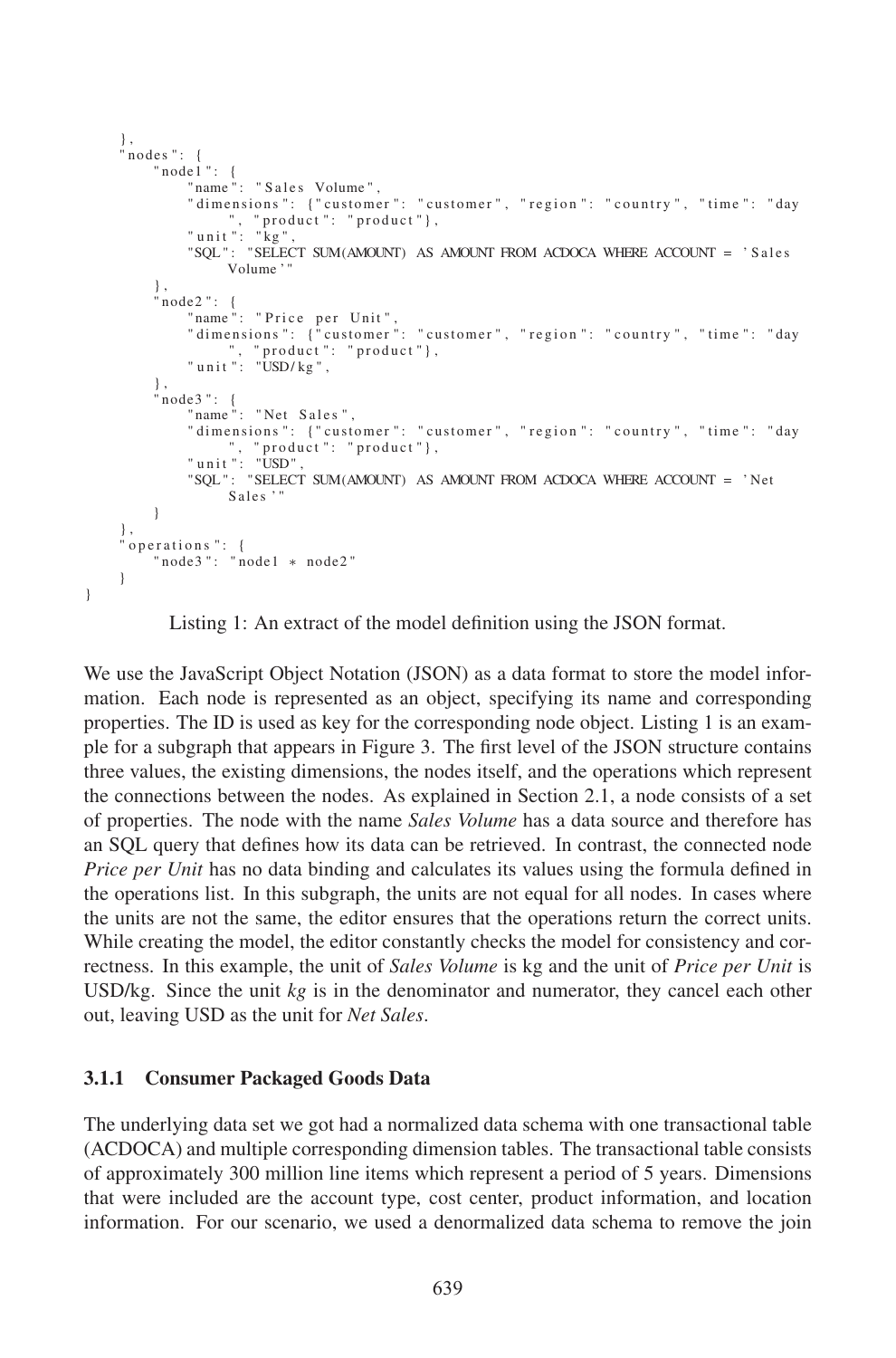| DocID | G/L Account | Cost Center   | Product   | Customer | Location      | Date      | Qty | Amount    |
|-------|-------------|---------------|-----------|----------|---------------|-----------|-----|-----------|
| 01    | <b>COGS</b> |               | Product 1 | Paul     | Berlin        | 10/9/2014 | 10  | 100.00    |
| 02    | <b>COGS</b> |               | Product 2 | Paul     | Berlin        | 10/9/2014 |     | 75.00     |
| 03    | Inventory   |               |           |          |               | 1/1/2014  |     | $-175.00$ |
| 04    | Revenue     |               | Product 1 | Paul     | <b>Berlin</b> | 10/9/2014 | 10  | 150.00    |
| 05    | Revenue     |               | Product 2 | Paul     | Berlin        | 10/9/2014 |     | 125.00    |
| 06    | Receivables |               |           | Paul     | <b>Berlin</b> | 10/9/2014 |     | 275.00    |
| 07    | Expenses    | Cost Center 1 |           |          |               | 10/2014   |     | 15.00     |

Table 1: Example data for the underlying ACDOCA table with four dimensions.

complexity for the model creation process. Table 1 shows example data for the relevant columns used by the business simulator. The two main columns are *G/L Account* and *Quantity* respectively *Amount* which are included in every query. *G/L Account* describes the type of account a line item corresponds to. The other five dimension columns are only included into the SQL query when they are required.

Based on the customer feedback, the HPI Business Simulator (cf. Figure 3) shows three values per node. First, the actual value (*A*) for the current period which includes all values that exist until today. Second, the forecasted value  $(F)$  for the complete period that is based on A and plan data  $(P)$ . Third, the simulated value  $(S)$  which is based on  $F$  and changes calculated by the simulation model. By default, the forecast and the simulation value are equal because no parameter has been changed. By adjusting a node with an absolute or relative value, the valued driver tree is recalculated and updated with the new results. As a result, the simulation value changes and consequently reflects the changes compared to the forecast value. The user is able to select certain filters to drill down into a dimension, e.g. a certain product. In this case, the adjustments are only applied for the selected dimensions.

#### 3.2 In-Memory Column Store

A key enabler for our tool is in-memory column stores, such as SAP HANA  $[FCP^+11]$ . By keeping all data in main memory, the run-time of analytical queries, as required for the business simulator, can be reduced significantly compared to traditional disk-based systems. The second benefit is the columnar data layout. Since the mapping of the simulation model only accesses columns that are required for a calculation, the amount of processed data is kept to a minimum. This functionality is especially beneficial in the context of enterprise systems where examples show that tables can have more than 300 columns. The columnar layout is also well suited for analytical queries, e.g. aggregate queries, where larger data sets of a column have to be scanned and aggregated.

A third benefit is an aggregate cache which is a transparent caching engine inside the database [MP13]. Other than traditional materialized views, the aggregate cache does not create a hard copy of the data and as a result does not return stale data. The aggregate cache leverages the internal table representation in certain column stores like SAP HANA or Hyrise  $[GKP^+10]$  and always works on the latest data. During a typical simulation session, different scenarios are analyzed and compared. A scenario includes a set of changes in the value driver tree. The differences between the scenarios vary, but are usually small.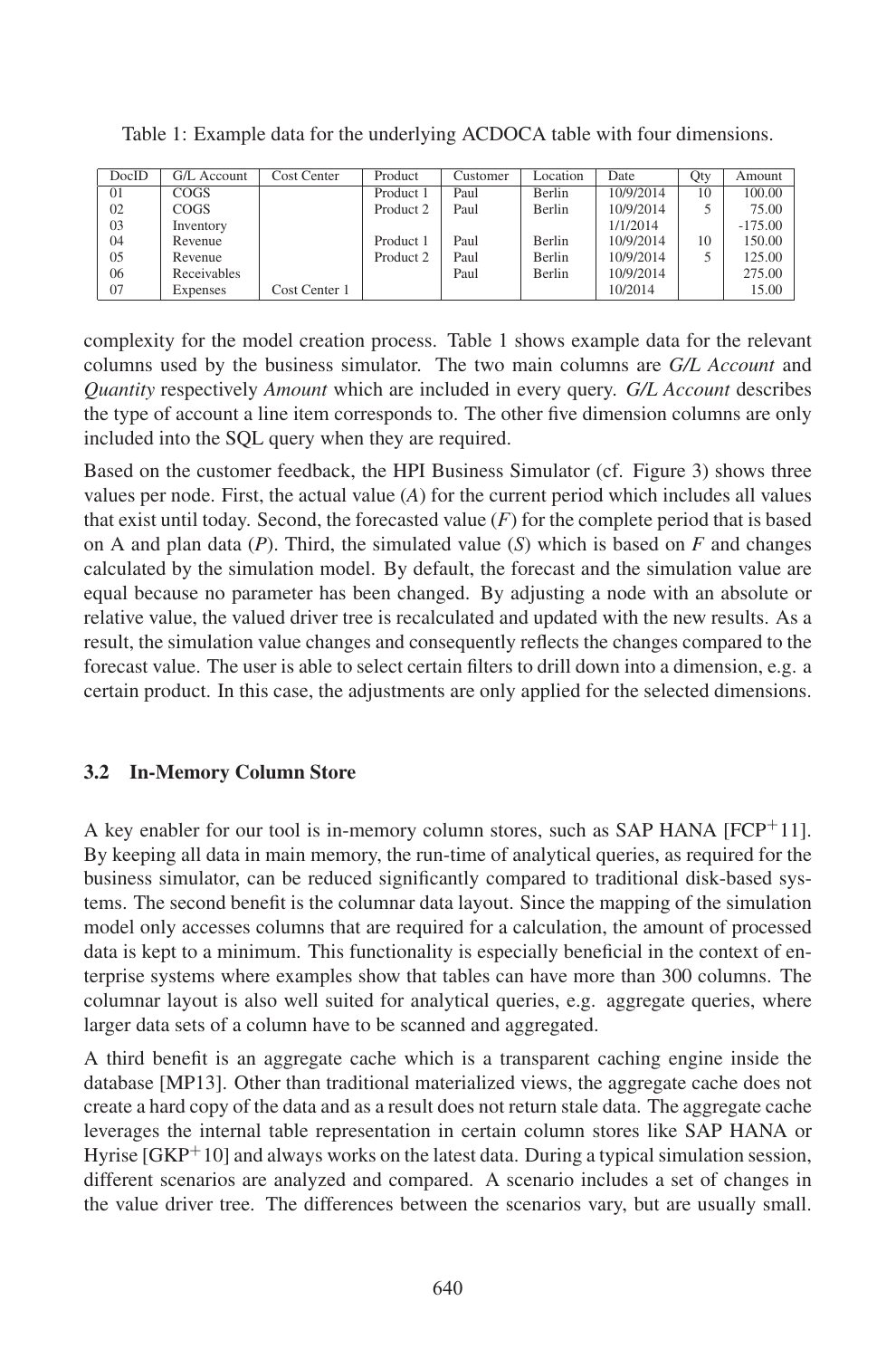

Figure 4: A performance comparison between a row store, a column store and a column store with an aggregate cache for three query types.

Consequently, the executed queries are similar and can therefore benefit from the aggregate cache. Further, the created scenarios are constantly reviewed and the updated forecast is compared to the simulated value. In that process, the simulator can rely on the aggregate cache to speed up the query execution and reduce the overall system load.

### 3.2.1 Performance Analysis

In our evaluation, we measured the performance of the queries using a row store, a column store and a column store with an aggregate cache inside SAP HANA  $[FCP<sup>+</sup>11]$ . The benchmarks have been conducted on a server featuring 128 CPUs (Intel Xeon X7560) with 2.27GHz and 24MB cache each. The entire machine was comprised of 512GB of main memory. The data set size on disk was approximately 130GB. Every benchmark was run at least five times and the displayed results are the median of all runs.

In Figure 4, the query performance for three types of queries is evaluated. The three types differ in the amount of data they have to aggregate. To demonstrate the impact of a column store and the aggregate cache, we compared the performance with an in-memory row store inside SAP HANA. The results are shown relatively to the row store, which serves as the baseline for the other two approaches. With the first query, the value of a single value driver, in this case *Net Sales*, for all categories was retrieved. Using the column store, the query is accelerated by a factor 4. For the aggregate cache, it is accelerated by a factor of 35. For the second and third query, the same query was used with a filter on the category. Category 1 is the biggest category including approximately 40% of all products. Category 2 is a smaller category including only 10% of the products. The execution time for the row store resulted in the same execution time as for the first query, even though the number of records that had to be aggregated was smaller. In contrast, the performance of the column store increased with an increasing selectivity resulting in an acceleration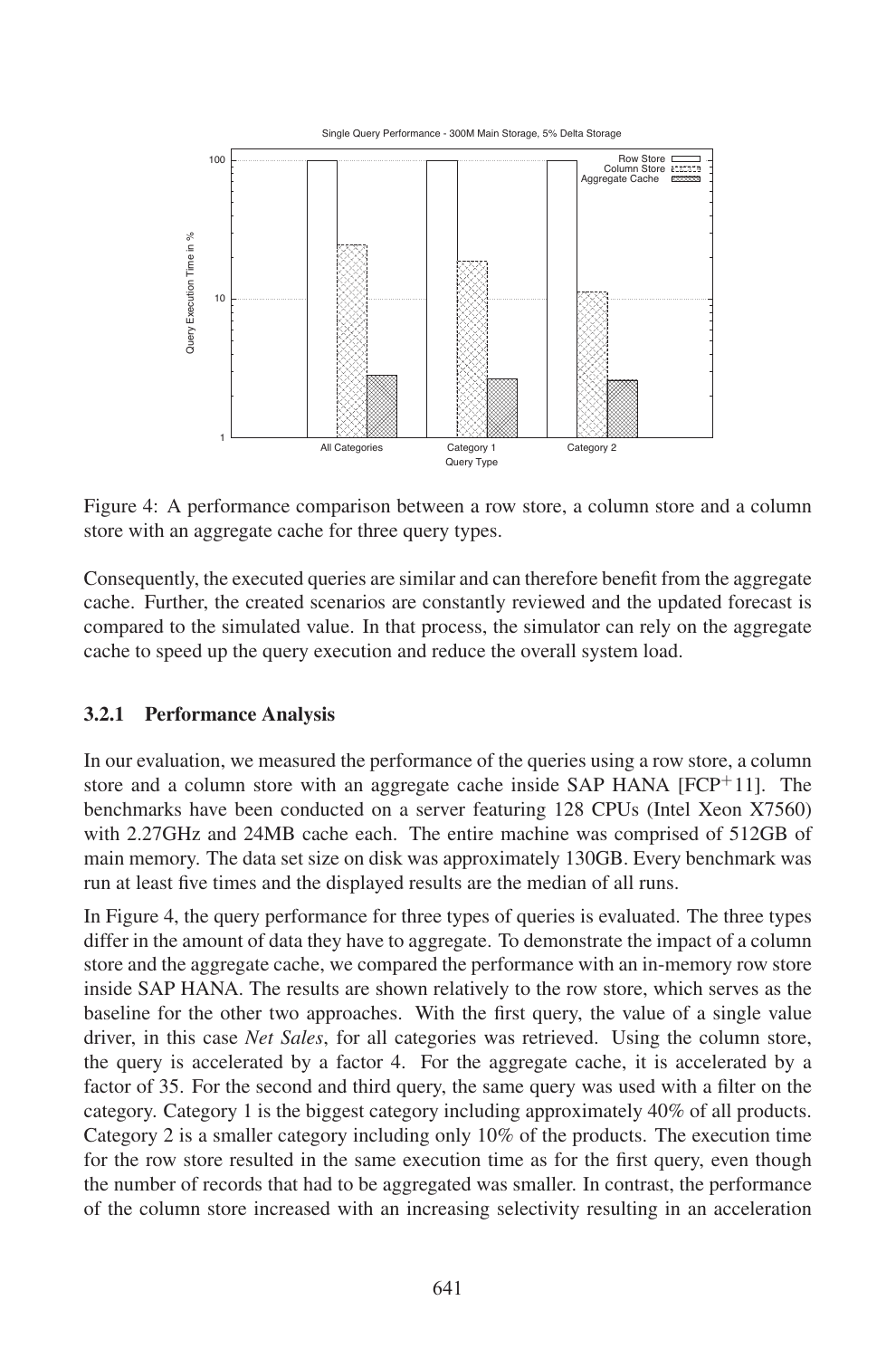of a factor 10 for the third query. The performance using the aggregate cache was only slightly faster for the second and third query (factor 38 compared to the row store). This is a result of its characteristic since it only caches the results of the main storage and still has to aggregate the delta storage on the fly. The records in the delta storage just slightly decreased for query 2 and 3. A deeper evaluation of the aggregate cache was done by Müller and Plattner [MP13].

The benchmark shows that a column store is superior to a row store for typical business simulator queries. However, more investigation and benchmarking is necessary, especially in the context of executing multiple similar queries at the same time, as required by the business simulator.

## 4 Related Work

Besides sophisticated controlling software, spreadsheets, MS Excel in particular, are the main simulation tools in enterprises. The RS-Controlling-System  $<sup>1</sup>$  offers Excel templates</sup> for target-performance comparisons of balance sheets, profit and loss statements and capital flows. Spreadsheets have an easy to understand interface, but do not build on consolidated enterprise data, which is stored in a RDBMS. On the other side, SQL lacks the support for array-like calculations as Witkowski et al. claim in  $[WBB<sup>+</sup>03]$ . Their idea is to combine both and offer a spreadsheet-like computation in RDBMS through SQL extensions. In  $[WBB<sup>+</sup>05]$ , they continue that research and introduce a way to translate MS Excel computations in SQL. The simulation model is thereby expressed in MS Excel. This approach comes with two drawbacks. First, it does not encapsulate the definition of the simulation model so that it is not tangible, but only expressed by multiple formulas spread over many table cells. Second, MS Excel is bound to the two-dimensional representation and cannot visualize graphical dependencies very well.

To describe simulation models, Golfarelli et al. introduce a methodology to formally express and build what-if analyses in [GRP06]. They divide the process to design simulations into seven phases: goal analysis, business modeling, data source analysis, multidimensional modeling, simulation modeling, data design and implementation, and validation. To describe the actual simulation model they propose an extension of UML 2 activity diagrams [GR08]. However, they do not focus on how to develop generic simulation applications that are based on the formal descriptions.

## 5 Conclusions and Future Work

This paper proposes a new approach to build business simulations. It consists of a multidimensional generic model to describe the dependencies of value drivers as basis of simulations and the concept of a simulation tool to create, edit and parameterize model instances

<sup>1</sup>http://www.controllingportal.de/Shop/Excel-Tools/RS-Controlling-System.html